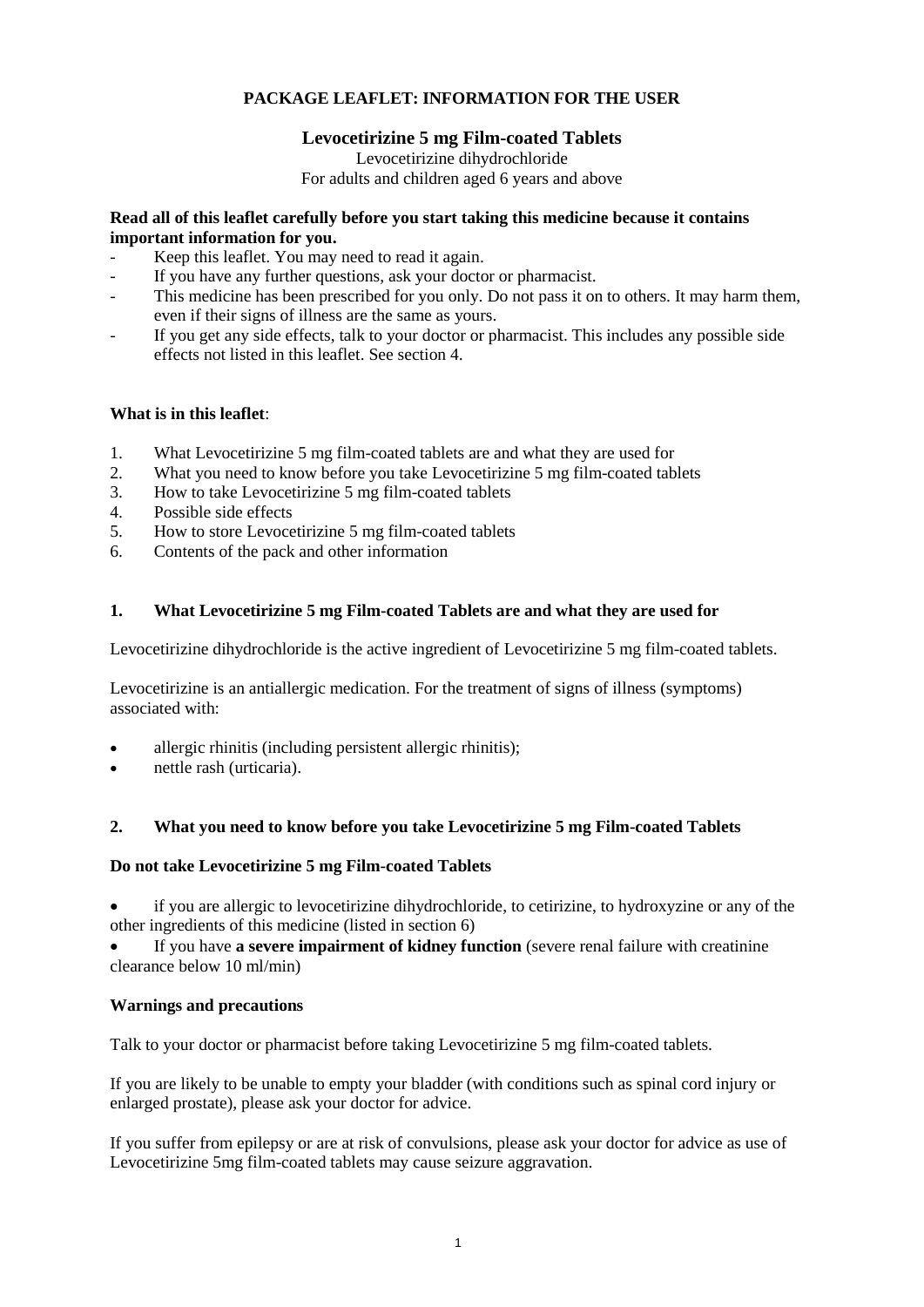If you are scheduled for allergy testing, ask your doctor if you should stop taking Levocetirizine 5mg film-coated tablets for several days before testing. This medicine may affect your allergy test results.

## **Children**

The use of Levocetirizine is not recommended in children less than 6 years since the currently available film-coated tablets do not allow for dose adaptation.

### **Other medicines and Levocetirizine 5 mg Film-coated Tablets**

Tell your doctor or pharmacist if you are taking, have recently taken or might take any other medicines.

### **Levocetirizine 5 mg Film-coated Tablets with food, drink and alcohol**

Caution is advised if Levocetirizine 5 mg Film-coated Tablets is taken at the same time as alcohol or other agents acting on the brain.

In sensitive patients, the concurrent administration of Levocetirizine 5mg film-coated tablets and alcohol or other agents acting on the brain may cause additional reductions in alertness and impairment of performance.

Levocetirizine 5mg Film-coated tablets can be taken with or without food.

#### **Pregnancy, breast-feeding and fertility**

If you are pregnant or breast feeding, think you may be pregnant or are planning to have a baby, ask your doctor or pharmacist for advice before taking this medicine.

#### **Driving and using machines**

Some patients being treated with Levocetirizine may experience somnolence/drowsiness, tiredness and exhaustion. Use caution when driving or operating machinery until you know how this medicine affects you. However, special tests have revealed no impairment of mental alertness, the ability to react or the ability to drive in healthy test persons after taking levocetirizine in the recommended dosage.

### **Levocetirizine 5 mg Film-coated Tablets contains lactose**

These tablets contain lactose, if you have been told by your doctor that you have an intolerance to some sugars you should contact your doctor before taking them.

### **3. How to take Levocetirizine 5 mg Film-coated Tablets**

Always take this medicine exactly as your doctor or pharmacist has told you. Check with your doctor or pharmacist if you are not sure.

The recommended dose for adults and children aged 6 years and over is one tablet daily. Children under 6 years of age should not take this medicine.

Special dosage instructions for specific populations: *Renal and hepatic impairment*

Patients with impaired kidney function may be given a lower dose according to the severity of their kidney disease and children the dose will also be chosen on the basis of body weight; the dose will be determined by your doctor.

Patients who have severe impairment of kidney function **must not take** this Levocetirizine 5mg filmcoated tablets.

Patient who only have impaired liver function should take the usual prescribed dose.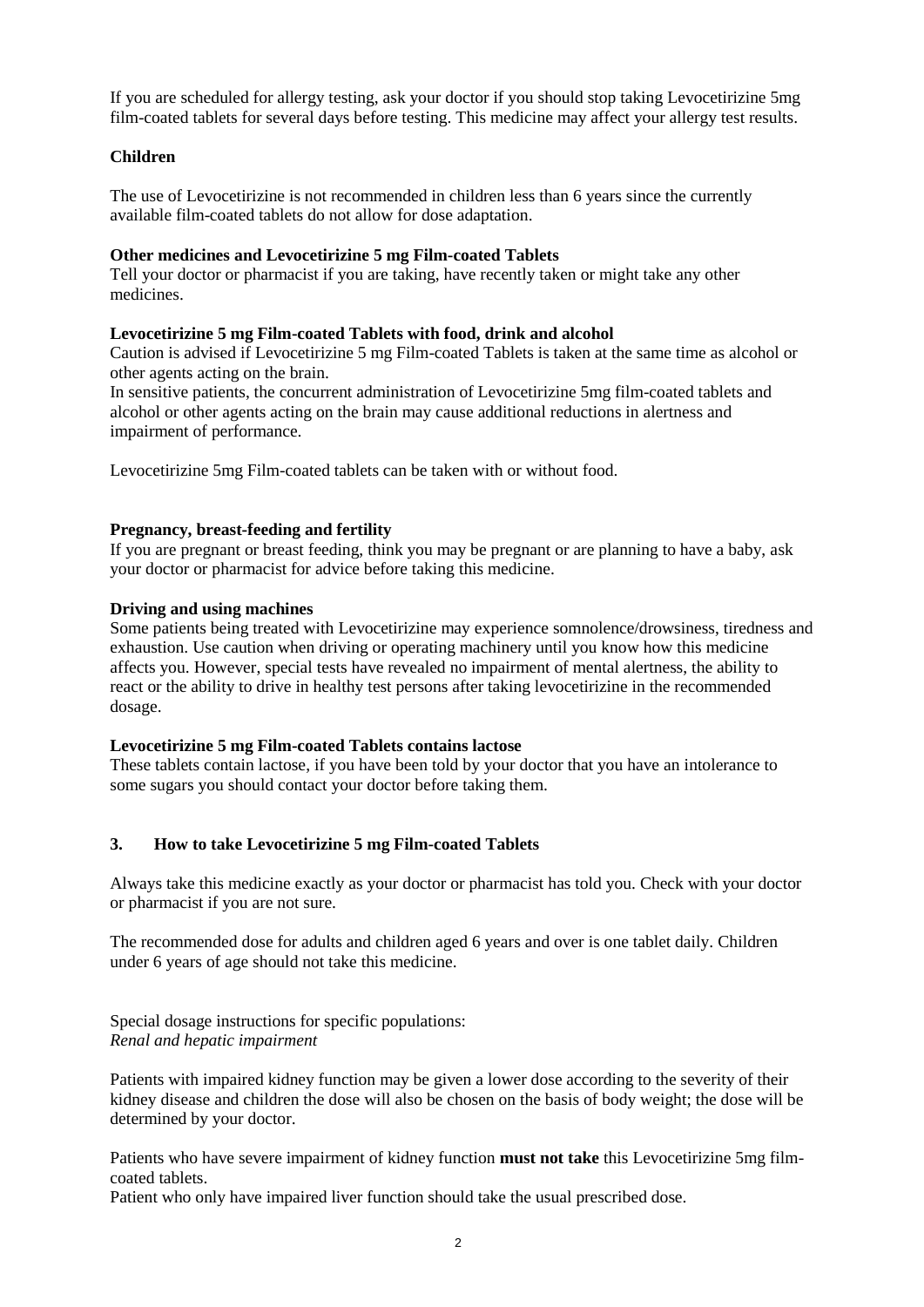Patients who have both impaired liver and kidney function may be given a lower dose depending on the severity of the kidney disease, and in children the dose will also be chosen on the basis of body weight; the dose will be determined by your doctor

### **Elderly patients aged 65 years and above**

No adaptation of the dose is necessary in elderly patients, provided their renal function is normal.

### **Use in Children**

Levocetirizine 5mg Film-coated tablets is not recommended for children under 6 years of age.

## **How and when should you take Leveocetirizine 5 mg Film-coated Tablets**

For oral use only Levocetirizine 5mg film-coated tablets should be swallowed whole with water and may be taken with or without food.

## **How long should you take Leveocetirizine 5 mg Film-coated Tablets**

The duration of use depends on the type, duration and course of your complaints and is determined by your physician

## **If you take more Levocetirizine 5 mg Film-coated Tablets than you should**

If you take more Levocetirizine 5mg film-coated tablets than you should somnolence can occur in adults. Children may initially show excitation and restlessness followed by somnolence.

If you think you have taken an overdose of Levocetirizine, please tell your doctor who will then decide what action should be taken.

### **If you forget to take Levocetirizine 5 mg Film-coated Tablets**

If you forget to take Levocetirizine, or if you take a dose lower than that prescribed by your doctor, do not take a double dose to make up for a forgotten dose. Take your next dose, at your normal time.

### **If you stop taking Levocetirizine 5 mg Film-coated Tablets**

Stopping treatment should have no negative effects. However, rarely pruritus (intense itching) may occur if you stop taking Levocetirizine 5mg film-coated tablets**,** even if those symptoms were not present before treatment initiation. The symptoms may resolve spontaneously. In some cases, the symptoms may be intense and may require treatment to be restarted. The symptoms should resolve when the treatment is restarted.

If you have any further questions on the use of this medicine, ask your doctor or pharmacist.

# **4. Possible side effects**

Like all medicines, this medicine can cause side effects, although not everybody gets them.

# *Common: (may affect up to 1 in 10 people)*

- dry mouth
- headache
- tiredness
- somnolence/drowsiness

Uncommon: (may affect up to 1 in 100 people)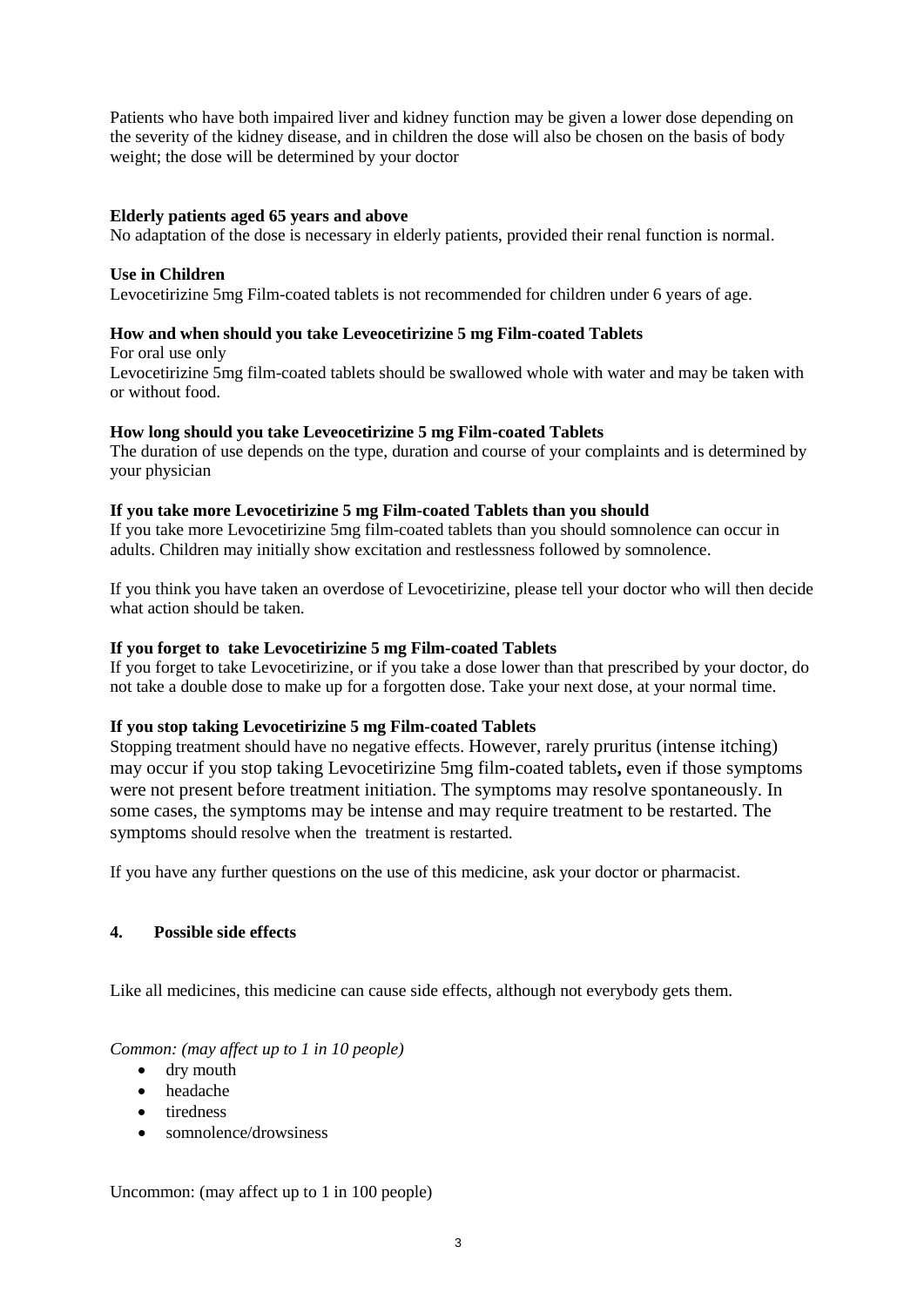- exhaustion
- abdominal pain

## *Not known (frequency cannot be estimated from the available data)*

Other side effects such as palpitations, increased heart rate, fits, pins and needles, dizziness, syncope, tremor, dysgeusia (distortion of the sense of taste), sensation of rotation or movement, visual disturbances (blurred vision), oculogyration (eyes having uncontrolled circular movements), painful or difficult urination, inability to completely empty the bladder, oedema, pruritus (itchness), rash, urticaria (swelling, redness and itchiness of the skin), skin eruption, shortness of breath, weight increase, muscular pain, joint pain, aggressive or agitated behavior, hallucination, depression, insomnia, recurring thoughts of or preoccupation with suicide, nightmare, hepatitis, abnormal liver function, vomiting, increased appetite, nausea and diarrhea have also been reported. Pruritus (intense itching) upon discontinuation.

At the first signs of a hypersensitivity reaction, stop taking Levocetirizine 5mg film-coated tablets and tell your doctor. Hypersensitivity reaction symptoms may include: swelling of the mouth, tongue, face and/or throat, breathing or swallowing difficulties (chest tightness or wheezing), hives, sudden fall in blood pressure leading to collapse or shock, which may be fatal.

### **Reporting of side effects**

If you get any of the side effects talk to your doctor or pharmacist. This includes any possible side effects not listed in this leaflet. You can also report side effects directly via the Yellow Card Scheme, Website[: www.mhra.gov.uk/yellowcard](http://www.mhra.gov.uk/yellowcard) or search for MHRA Yellow Card in the Google Play or Apple App Store. By reporting side effects you can help provide more information on the safety of this medicine.

## **5. How to store Levocetirizine 5 mg Film-coated Tablets**

Keep this medicine out of the sight and reach of children.

Do not use this medicine after the expiry date which is stated on the carton and blister after Exp. The expiry date refers to the last day of that month.

This medicinal product does not require any special storage conditions.

Do not throw away any medicines via wastewater or household waste. Ask your pharmacist how to throw away medicines you no longer use. These measures will help protect the environment.

### **6. Contents of the pack and other information**

# **What Levocetirizine 5 mg Film-coated Tablets contains**

• The active substance is levocetirizine dihydrochloride.

Each film-coated tablet contains 5 mg levocetirizine dihydrochloride.

 The other ingredients are microcrystalline cellulose, lactose monohydrate, colloidal anhydrous silica, magnesium stearate, hypromellose (E464), titanium dioxide (E171), and macrogol 400.

### **What Levocetirizine 5 mg Film-coated Tablets looks like and contents of the pack**

The 5mg film-coated tablets are white, oval, with a G breakline G on one side and the other side is plain. The tablet can be divided into equal doses.

The tablets are packed in either Aluminium/Aluminium blisters or PVC / PVdC – Aluminium blisters.